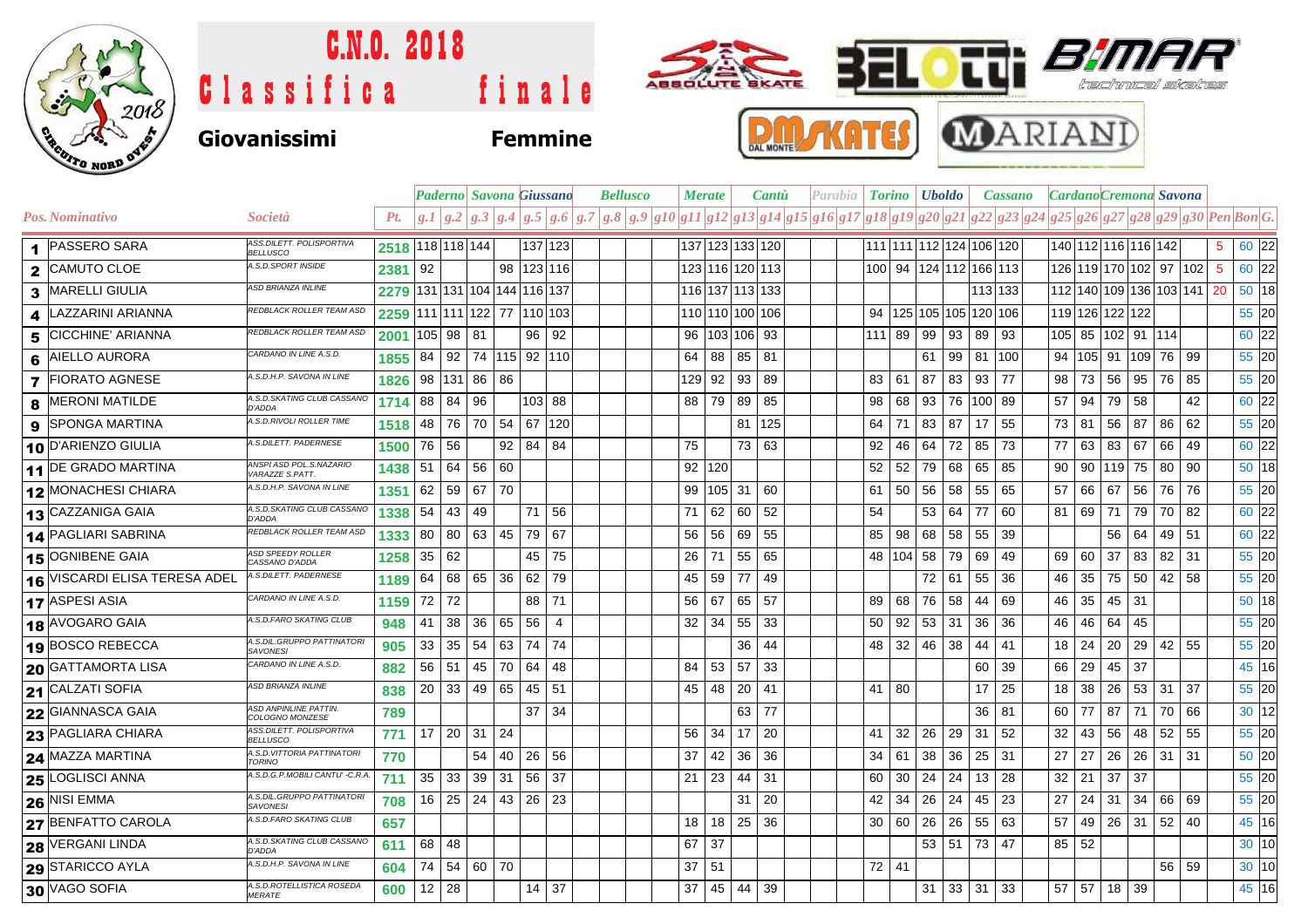

## C.N.O. 2018 ABBOULTE BKATE s Classifica finale Kralt reser **MARIANI KATES** DAL MONTE **Giovanissimi Femmine**

|  |                       |                                               |     |                 |       | <b>Paderno</b> Savona Giussano |          |                | <b>Bellusco</b> |                                                                                                                                      | Merate              |    |                      | <b>Cantu</b>   | Parabia   <b>Torino   Uboldo</b> |       |     |              |                       | Cassano        |  |                 |                      | Cardano Cremona Savona |                 |    |    |             |              |
|--|-----------------------|-----------------------------------------------|-----|-----------------|-------|--------------------------------|----------|----------------|-----------------|--------------------------------------------------------------------------------------------------------------------------------------|---------------------|----|----------------------|----------------|----------------------------------|-------|-----|--------------|-----------------------|----------------|--|-----------------|----------------------|------------------------|-----------------|----|----|-------------|--------------|
|  | Pos. Nominativo       | Società                                       | Pt. |                 |       |                                |          |                |                 | $g.1 g.2 g.3 g.4 g.5 g.6 g.7 g.8 g.9 g10 g11 g12 g13 g14 g15 g16 g17 g18 g19 g20 g21 g22 g23 g24 g25 g26 g27 g28 g29 g30 Pen Bon G.$ |                     |    |                      |                |                                  |       |     |              |                       |                |  |                 |                      |                        |                 |    |    |             |              |
|  | 31 NAPOLITANO MATILDE | A.S.D.ROTELLISTICA ROSEDA<br><b>MERATE</b>    | 592 | 48              | 46    |                                | 45       | 62             |                 | 37                                                                                                                                   |                     |    | $29$ 31 47           |                |                                  |       |     |              |                       | $57$ 31        |  | 32 27           |                      | 31                     | 29              |    |    |             | 40 14        |
|  | 32 CATTANEO CAMILLA   | A.S.D.POL.AIROLDI                             | 554 | 25 30           |       |                                | 37       | 40             |                 |                                                                                                                                      | 32                  | 16 | 20 39                |                |                                  |       |     | 38           | 48<br>20              | 44             |  | 18              | 32                   | 31                     | 39              |    |    |             | 45 16        |
|  | 33 LORELLO SOFIA      | ASS.DILETT. POLISPORTIVA<br><b>BELLUSCO</b>   | 552 |                 | 33 35 | 61 31                          | 32       | 32             |                 |                                                                                                                                      | 26<br>26            |    | $17$ 23              |                |                                  |       |     |              | 8                     | 20             |  | 8               | 18                   | 18                     | 20 61           |    | 33 | $50$ 18     |              |
|  | 34 FLORIS ILARIA      | A.S.D.RIVOLI ROLLER TIME                      | 551 |                 |       | 22                             | 65<br>8  | 32             |                 |                                                                                                                                      | 26<br>40            |    | 8                    | 91             |                                  |       |     |              | 25                    | 36             |  | 4               | 21                   | 26                     | 20              | 49 | 33 | 45 16       |              |
|  | 35 PEREGO AURORA      | <b>ASD SPEEDY ROLLER</b><br>CASSANO D'ADDA    | 528 | 48 30           |       |                                | 37       | 23             |                 |                                                                                                                                      | 32<br>56            |    | $44 \mid 25$         |                |                                  |       |     | 31           | 21                    | 25 17          |  | 27              | 10                   | 37                     | 20              |    |    |             | 45 16        |
|  | 36 D'ANDRETTA MATILDE | A.S.D.ASA CINISELLO COOP<br>LOMBARDIA         | 512 |                 |       |                                | 75       | 42             |                 | 62                                                                                                                                   | 40                  |    | $36 \mid 28$         |                |                                  |       |     | $31 \mid 31$ |                       |                |  |                 | $32 \mid 21 \mid 61$ |                        | 23              |    |    |             | 30 12        |
|  | 37 ASCONE AURORA      | ASS.DILETT. POLISPORTIVA<br><b>BELLUSCO</b>   | 506 |                 |       |                                |          |                |                 | 59                                                                                                                                   | 75                  |    | 55 69                |                |                                  |       |     |              |                       |                |  |                 |                      | $63$   41   58   61    |                 |    |    |             | $25 \quad 8$ |
|  | 38 MINIGGIO GIULIA    | POLISPORTIVA CALUSCHESE<br>A.S.D.             | 492 | 20              | 12    | 54                             | 26<br>32 | 29             |                 |                                                                                                                                      | 23<br>45            |    | $31$   11            |                |                                  | 41    | -54 |              | 31                    | 20             |  | 14 <sup>1</sup> | -4                   |                        |                 |    |    |             | 45 16        |
|  | 39 DAL SANTO ELEONORA | SKATING CLUB GIUSSANO<br>A.S.D.               | 481 | 12 20           |       |                                | 18       | 18             |                 | 14                                                                                                                                   | 21                  |    | $13 \mid 25$         |                |                                  |       |     | 46           | 46<br>63              | 57             |  | 38 55           |                      |                        |                 |    |    | 35 14       |              |
|  | 40 PASSONI ALESSANDRA | A.S.D.ROTELLISTICA ROSEDA<br><b>MERATE</b>    | 474 | 35 22           |       |                                | 45       | 34             |                 | 32                                                                                                                                   |                     |    | $32 \mid 25 \mid 31$ |                |                                  |       |     | 15           | 33<br>31              | 16             |  |                 | $14$   18   45       |                        | 16              |    |    | 45 16<br>15 |              |
|  | 41 VENTURINO ANITA    | A.S.D. SKATING RHO                            | 474 |                 |       |                                | 21       | 40             |                 | 32                                                                                                                                   | 18                  |    |                      |                |                                  |       |     | 33           | 29<br>36              | 25             |  | 21   41         |                      | 14                     | 42              | 52 | 30 |             | 40 14        |
|  | 42 DE ROSA VALENTINA  | A.S.DIL.GRUPPO PATTINATORI<br><b>SAVONESI</b> | 470 | $25$ 17         |       | 24<br>29                       | 32       | 21             |                 | 4                                                                                                                                    |                     | 26 | $20 \mid 9$          |                |                                  | 26    | 46  | 15           | 16<br>$\overline{4}$  | 12             |  |                 |                      | 8                      | 10 <sup>°</sup> | 31 | 35 | 60 22       |              |
|  | 43 BERTOLINI IRENE    | A.S.D.FARO SKATING CLUB                       | 460 |                 | 28 20 | 39                             | 22<br>18 | 15             |                 |                                                                                                                                      | 26<br>11            |    |                      |                |                                  | 42    | 26  | 33           | 19<br>20              | 17             |  | $21 \quad 15$   |                      | 20                     | 18              |    |    | 50 18       |              |
|  | 44 MARIOTTI MARTINA   | REDBLACK ROLLER TEAM ASD                      | 458 |                 | 33 13 | 36                             | 24<br>32 | 8              |                 | 8                                                                                                                                    | 10                  |    | $25$ 17              |                |                                  | 35 28 |     | 19           | 19<br>8               | 11             |  | 18              | -4                   | 37                     | 18              |    |    | $55$ 20     |              |
|  | 45 BIAGIONI GIORGIA   | A.S.D.ROTELLISTICA ROSEDA<br><b>MERATE</b>    | 439 | $41 \mid 38$    |       |                                | 56       | -53            |                 |                                                                                                                                      | 64<br>45            |    | $17 \mid 28$         |                |                                  |       |     |              | 44                    | 23             |  |                 |                      |                        |                 |    |    | 30 10       |              |
|  | 46 BIANCHI CHANEL     | A.S.D.G.P.MOBILI CANTU' -C.R.A                | 430 |                 |       |                                | 37       | 21             |                 | 21                                                                                                                                   | 29                  |    | $44 \mid 23$         |                |                                  |       |     | 46           | 43<br>44              | 28             |  | 46 18           |                      |                        |                 |    |    | 30 12       |              |
|  | 47 POZZOLI AMANDA     | <b>ASD BRIANZA INLINE</b>                     | 427 |                 |       |                                |          |                |                 |                                                                                                                                      | 21<br>4             |    | 55 20                |                |                                  |       |     | 38           | 36<br>25              | 17             |  | 38              | 38                   | 31                     | 34              | 30 |    |             | 40 13        |
|  | 48 CASERTA STELLA     | A.S.D. SKATING RHO                            | 374 | 28 <sup>1</sup> | 25    |                                | 14       | 29             |                 |                                                                                                                                      | 21<br>18            |    |                      |                |                                  |       |     | 16           | 19<br>20              | 9              |  |                 | 14   11              | 4                      | 14              | 52 | 35 |             | 45 16        |
|  | 49 BIANCHI AURORA     | A.S.D. SKATING CLUB UBOLDO                    | 358 | $4\overline{ }$ | 17    |                                | 21       | 18             |                 | 4                                                                                                                                    |                     | 12 | $13$ 17              |                |                                  |       |     | 33           | 26<br>13 <sup>1</sup> | 20             |  | 27              | 17                   | 45                     | 26              |    |    |             | 45 16        |
|  | 50 NASATTI LAURA      | A.S.D.ROTELLISTICA ROSEDA<br><b>MERATE</b>    | 319 | $16$ 22         |       |                                | 21       | 26             |                 | 21                                                                                                                                   |                     | 15 | 13 15                |                |                                  |       |     | 19           | 16<br>20              | 15             |  |                 | $8 \mid 14$          | 18                     | 15              |    |    |             | 45 16        |
|  | 51 GRANATO ELISA      | A.S.D.FARO SKATING CLUB                       | 311 |                 |       |                                |          |                |                 |                                                                                                                                      |                     |    | 36                   | 12             |                                  | 38    | 30  | 24           | 41                    |                |  |                 |                      | 20                     | 18              | 39 | 28 | 25 10       |              |
|  | 52 LUCARELLI ILARIA   | A.S.D.H.P. SAVONA IN LINE                     | 306 | 8               | 7     | 24                             | 22<br>14 | $\overline{7}$ |                 | 8                                                                                                                                    | 4                   |    | 4                    | 4              |                                  | 38    | 29  |              | 8                     | $\overline{4}$ |  | 4               | 4                    | 8                      | 4               | 24 | 26 | $55$ 20     |              |
|  | 53 BRODI GIORGIA      | A.S.D. SKATING CLUB UBOLDO                    | 291 | 17 <sup>1</sup> | 16    | 36                             | 36<br>4  | 4              |                 | 21                                                                                                                                   |                     | 18 | $13 \mid 17$         |                |                                  |       |     | 19           | 16                    |                |  | 4               | 4                    | 14                     | 12              |    |    |             | 40 16        |
|  | 54 SOZZI VIOLA        | A.S.D.POL.AIROLDI                             | 249 | 25              | 14    |                                | 8        | 12             |                 | 14                                                                                                                                   | 8                   |    | $17 \mid 4$          |                |                                  |       |     | 24           | 17<br>14              | 8              |  | 14              | $\overline{4}$       | 14                     | $\overline{7}$  |    |    |             | 45 16        |
|  | 55 ZAPPATERRA YLENIA  | REDBLACK ROLLER TEAM ASD                      | 240 | $28$ 41         |       | 45<br>41                       | 21       | 14             |                 | 8                                                                                                                                    | $\overline{4}$      |    |                      |                |                                  |       |     |              |                       |                |  |                 |                      | $\overline{4}$         | $\overline{4}$  |    |    | 30 10       |              |
|  | 56 BONVICINO ZOE      | A.S.D.RIVOLI ROLLER TIME                      | 210 | 12 <sub>1</sub> | 10    | 36 32                          |          |                |                 | 14                                                                                                                                   | $\overline{4}$      |    | 8                    | 8              |                                  | 28 28 |     |              |                       |                |  |                 |                      |                        |                 |    |    | 30 10       |              |
|  | 57 VARISCO GAIA       | ASS.DILETT. POLISPORTIVA<br><b>BELLUSCO</b>   | 192 | 20 17           |       |                                | 14       | -11            |                 |                                                                                                                                      | 18<br>4             |    | 25                   | 16             |                                  |       |     | 16 21        |                       |                |  |                 |                      |                        |                 |    |    | 30 10       |              |
|  | 58 CANTONI ADELAIDE   | A.S.D.ASA CINISELLO COOP<br>LOMBARDIA         | 181 |                 |       |                                | 32       | 21             |                 |                                                                                                                                      | 18<br>14            |    | 20                   | 13             |                                  |       |     |              | 17                    | 7              |  | 4               | 10                   |                        |                 |    |    |             | 25 10        |
|  | 59 CERIANI NOELIA     | A.S.D.POL.AIROLDI                             | 156 | 17              | 9     |                                | 4        | 4              |                 |                                                                                                                                      | $\overline{7}$<br>8 |    | 8                    | $\overline{7}$ |                                  |       |     |              | 8                     | 4              |  | 4               | $\overline{7}$       | $18$ 11                |                 |    |    |             | 40 14        |
|  | 60 DI VITO NATALIA    | ASS.DILETT. POLISPORTIVA<br><b>BELLUSCO</b>   | 155 | 8               | 8     |                                | 18       | 18             |                 |                                                                                                                                      |                     |    | 8                    | 4              |                                  |       |     | 16           | 15<br>13              | $\overline{4}$ |  | 4               | $\overline{4}$       |                        |                 |    |    | 35 12       |              |